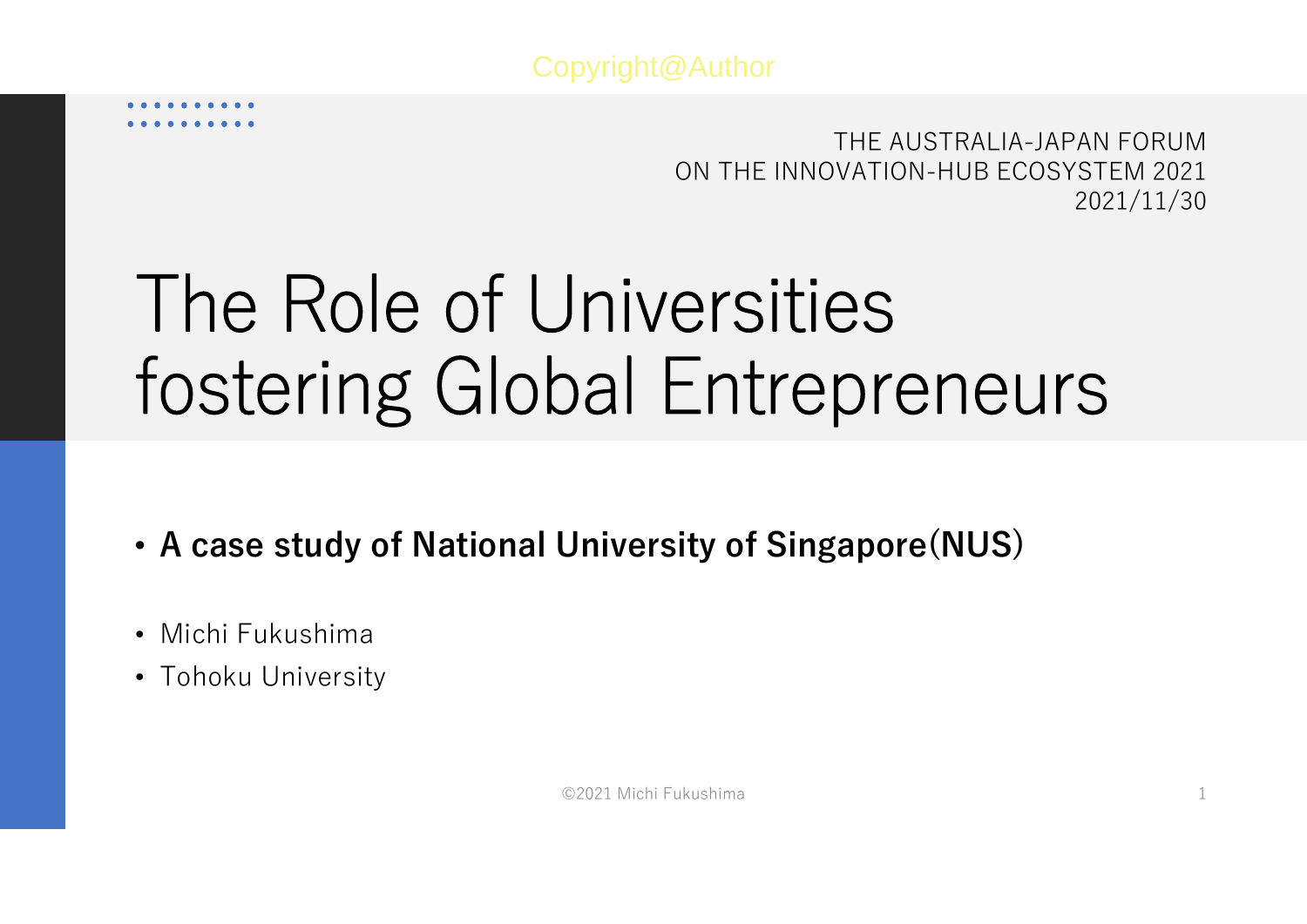## National University of Singapore(NUS)



- Singapore's flagship university
- Founded in 1905
- 11 departments
- Accepting foreign students from over 100 countries
- Academic excellence
	- •• As for world university ranking in 2022, NUS ranked in 21 (3rd in Asia)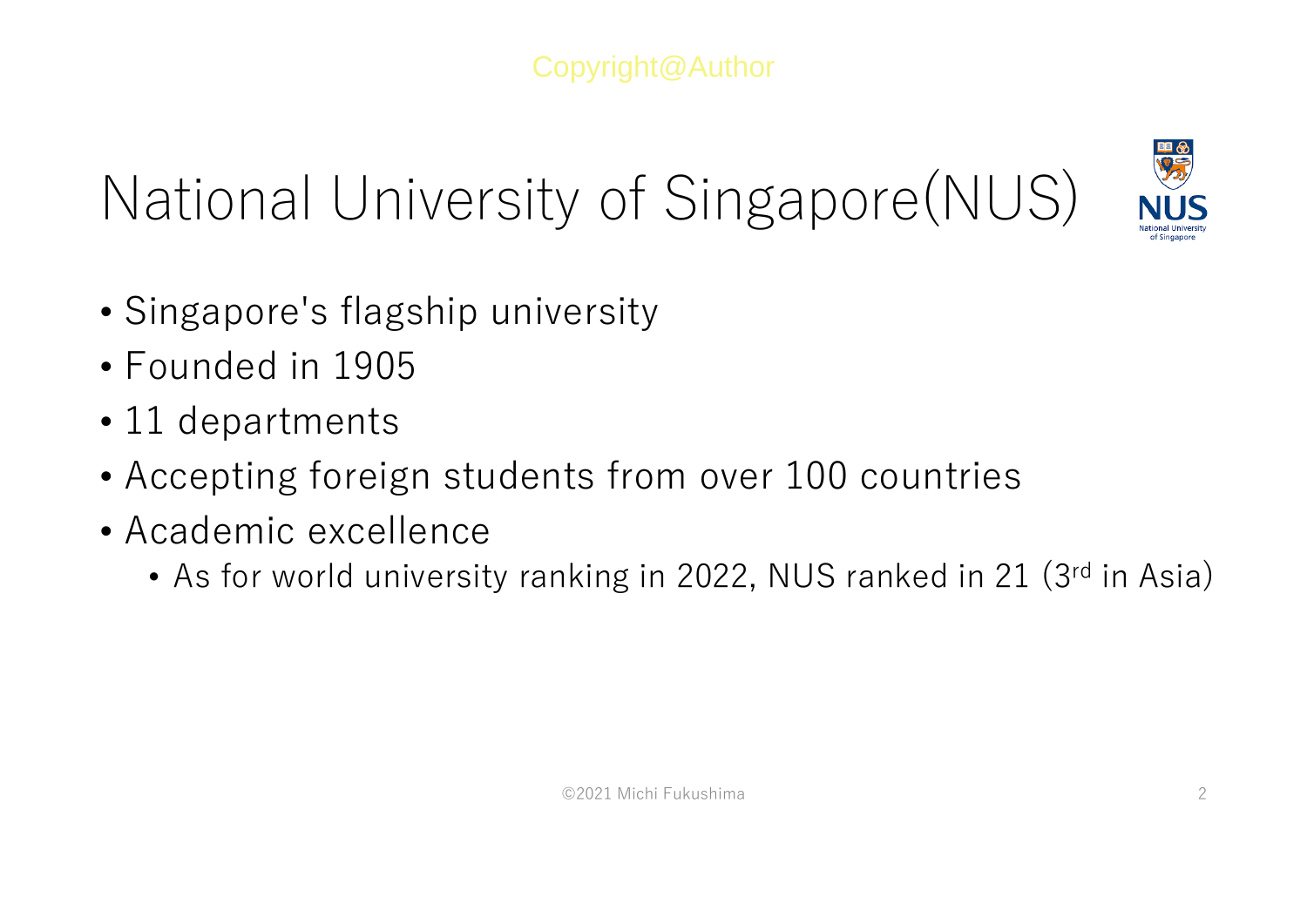#### Economic crises in Singapore

- 1997: Asia currency crisis occurred
- 2000: IT bubble burst
- 2001: 9.11 Terrorist attack
- Around 2000: GDP growth was stagnated



©2021 Michi Fukushima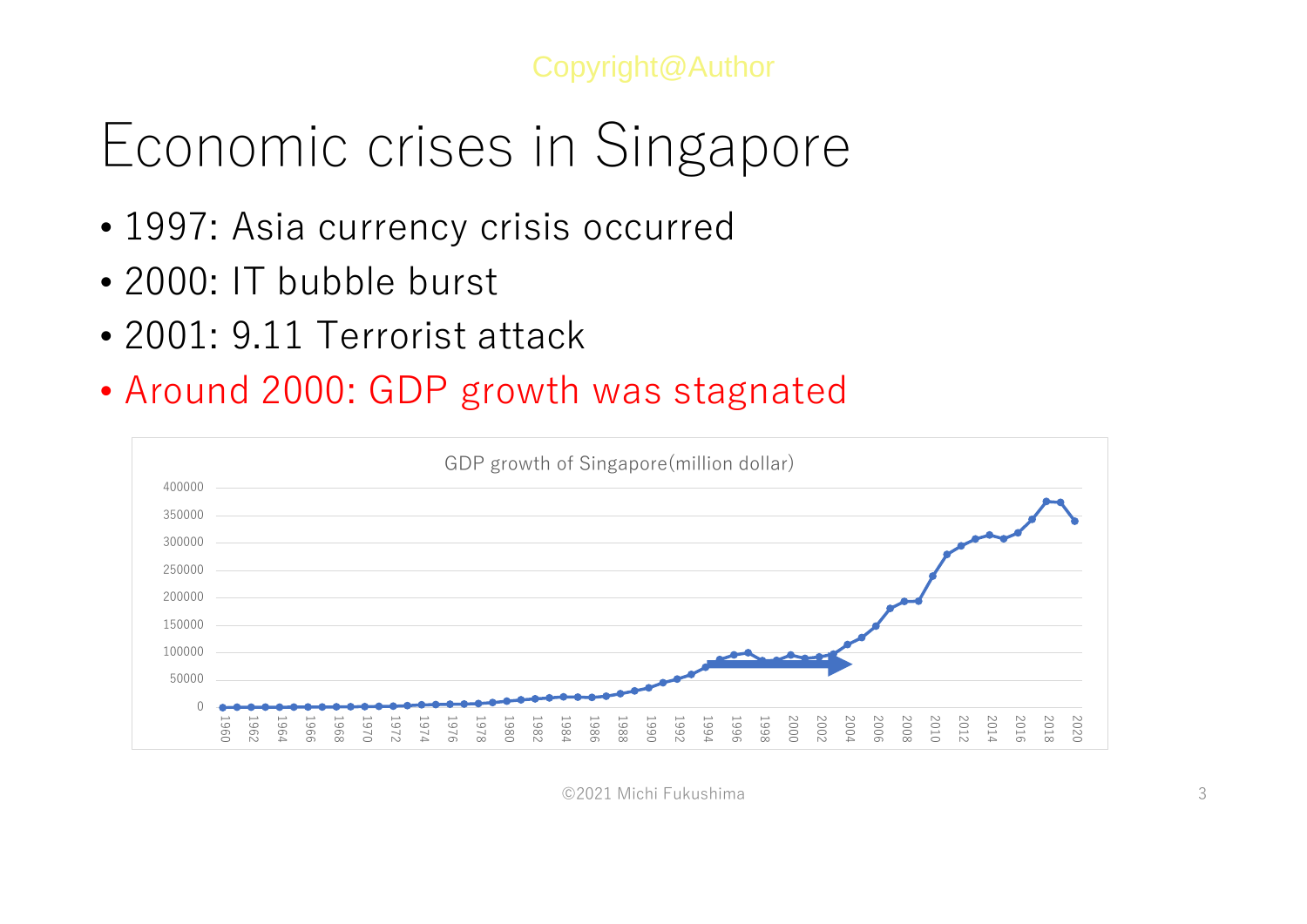### Background

- In 2001, Shih Choon Fong took office as the president of NUS
	- Shih started reforming of NUS.
	- Shih tired to transform NUS into the research oriented and entrepreneurial university.
- Professor Wong Poh Kam conducted the survey of NUS students and asked about their attitude toward entrepreneurship.
	- It suggested that ①sex, ②occupation of family members, and ③education, had strong effect on the students' attitude to entrepreneurship.
	- Based on the research result, he started entrepreneurial education.
		- The class, "Technology Entrepreneurship" was started offering in 1999 for all NUS students.
- In 2001, **NUS Enterprises** was founded.
	- NUS enterprises provided coworking spaces for entrepreneurs and ran startups incubator.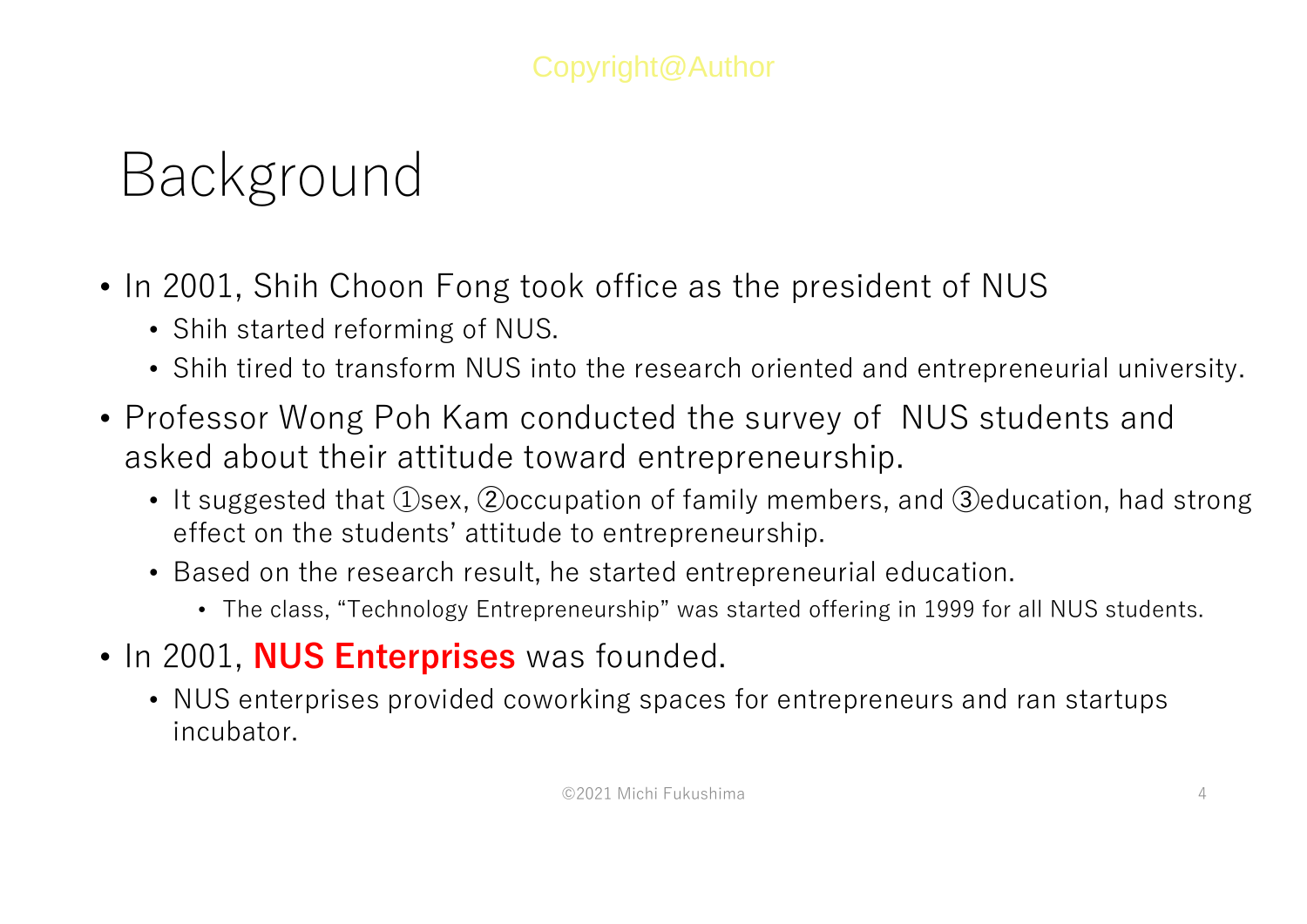## NUS Overseas College (NOC)

- NUS enterprise started **NUS Overseas College (NOC)** in partnering with Singtel Innove8 and MDA.
	- NUS signed inter-university exchange agreement with the universities, which located in the place where entrepreneurial activities were active.
	- Under the program, NUS students were sent to the places, experiencing internship program provided by the startups as well as taking university classes from three months to a year.
	- Student participants of NOC go abroad for work-and-study trips that last between three months to a year.
- NUS started sending students to Stanford University in 2002.
	- NOC now has 11 partner universities and features 12 programs held in 15 cities today.
	- The number of the universities that sign the agreements have increased year by year.
		- Beijing, Israel, Lausanne, Munich, New York, Shanghai, Stockholm, Toronto, Nagoya, Ho-Chi-Minh city, SE-Asia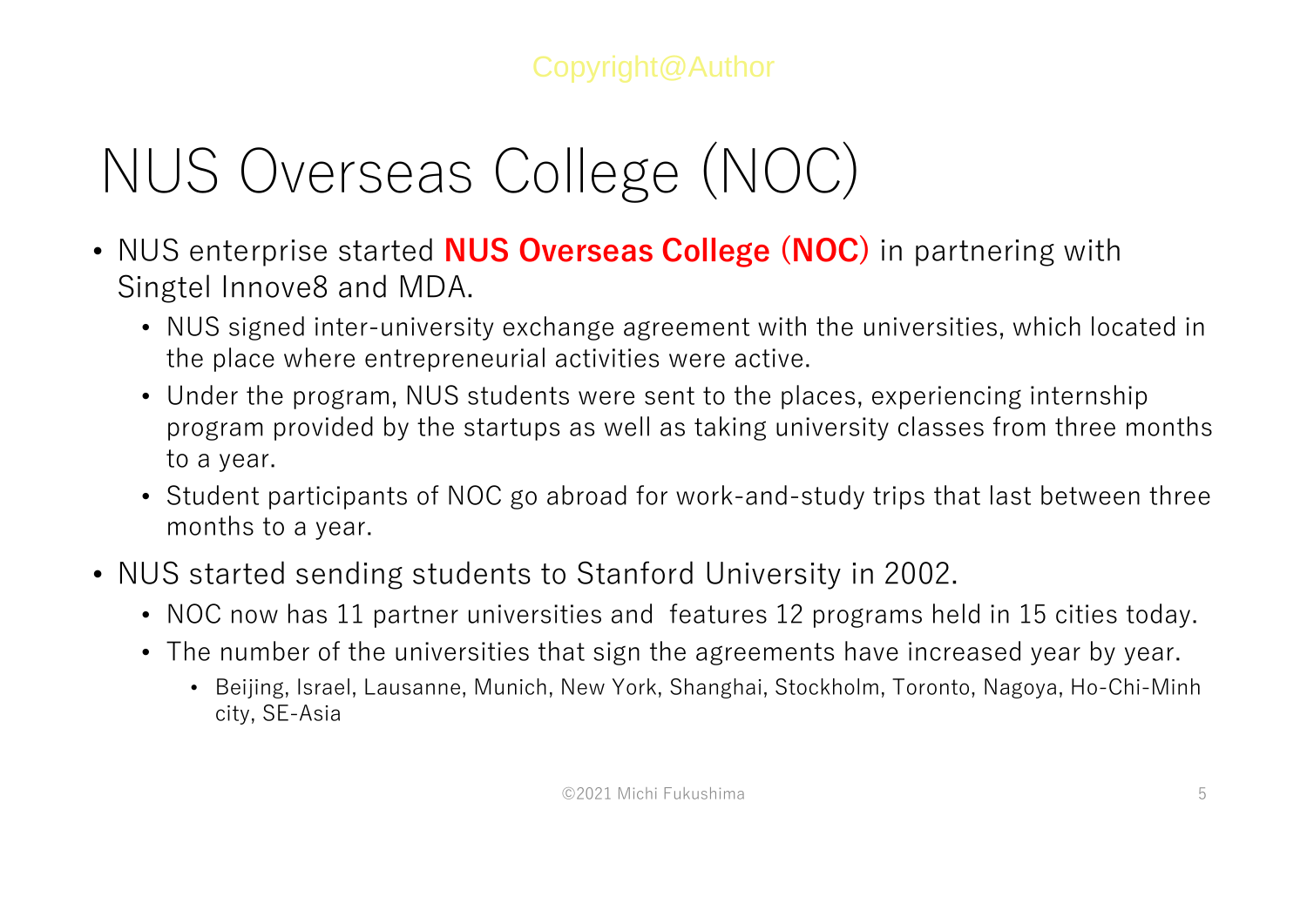### NOC alumni back to Singapore

- The students who attended NOC were back to Singapore after NOC experience.
	- About 100-150 students finished the program each year.
	- 30% of them started their own businesses.
		- Average NUS students who started businesses is about 2%.
		- As the number of students who joined NOC program, the culture of NOC started changing.
	- 300 companies have been created by them. Most of NOC them hoped to stay around the campus.
- However, there were not enough places where they could stay on campus in the 2000s.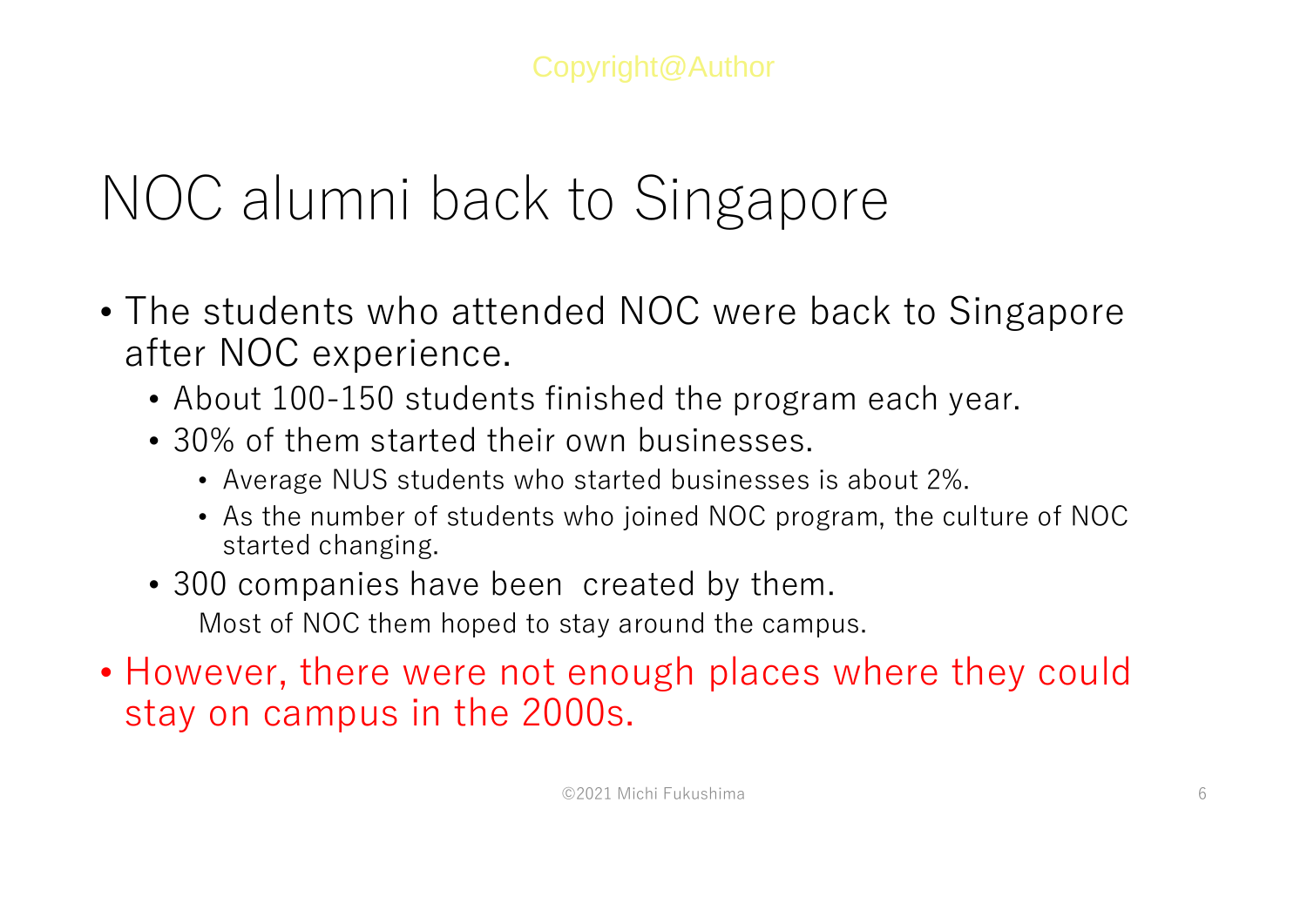#### Renovation of Ayer Rajah Industry Park

- In Ayer Rajah Industry Park, there used to be old factories manufacturing electronics and precise parts.
- In 2010, the industrial park supposed to be demolished and their redevelopment plan was under way.
- • Juron Town Corporation (JTC), the owner of the factories, decided to renovate the building and launched it as incubators, convinced by NUS enterprises, MDA, and Singtel Innov8.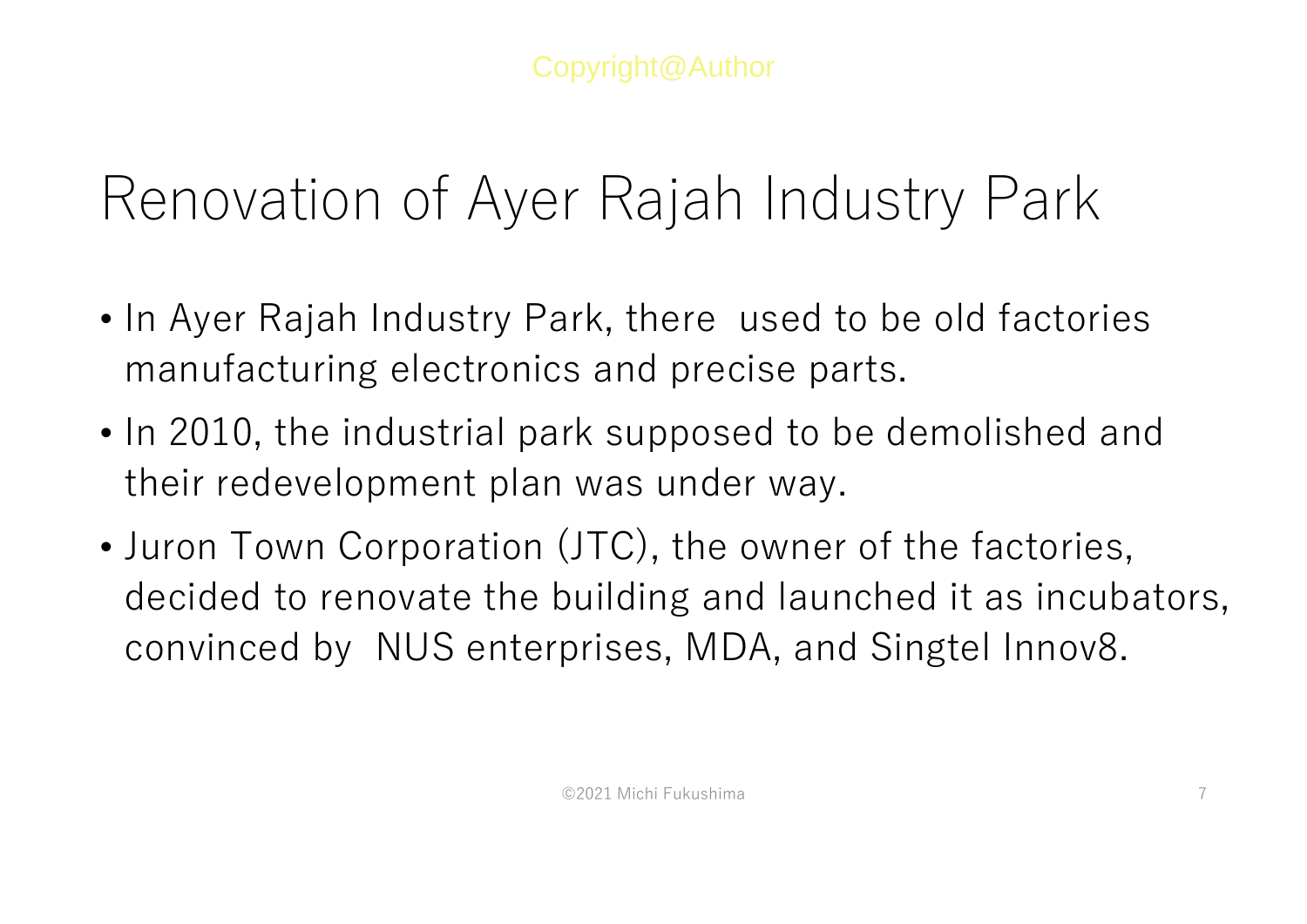#### Block71 started in 2011

- **In 2011, a building in the Ayer Rajah Industry Park was renovated into the Startup hub. (Block71 took off)** 
	- The building was called "Block71"
	- Entrepreneurs including NOC alumni start entering in the Block71.
- In 2012, various stakeholders moved into the Block71.
	- Investors, incubators, accelerators, …etc.
	- Block71 housed 250 startups and 30 incubator in 2017.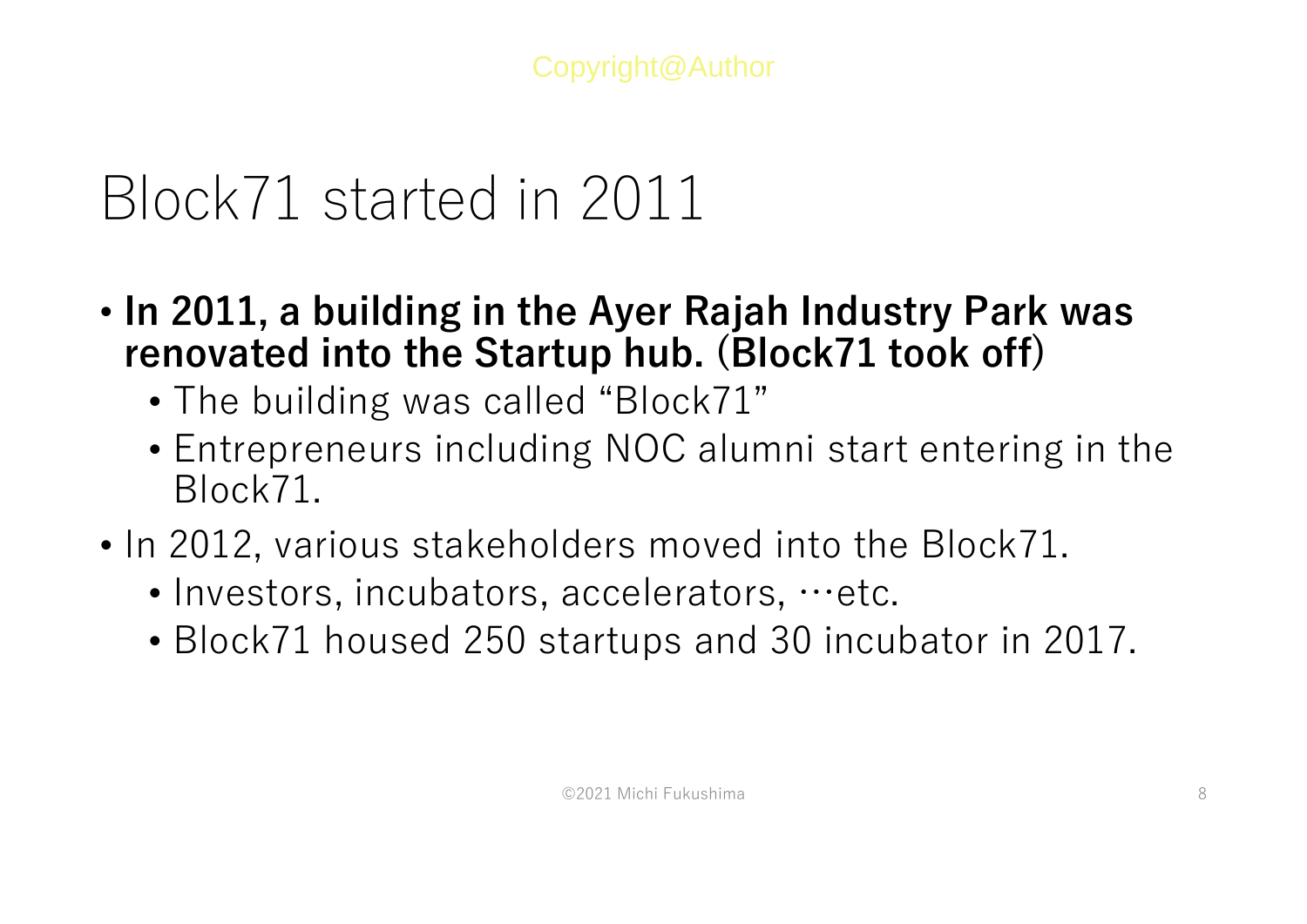

Block71

Block73

©2021 Michi Fukushimaa 9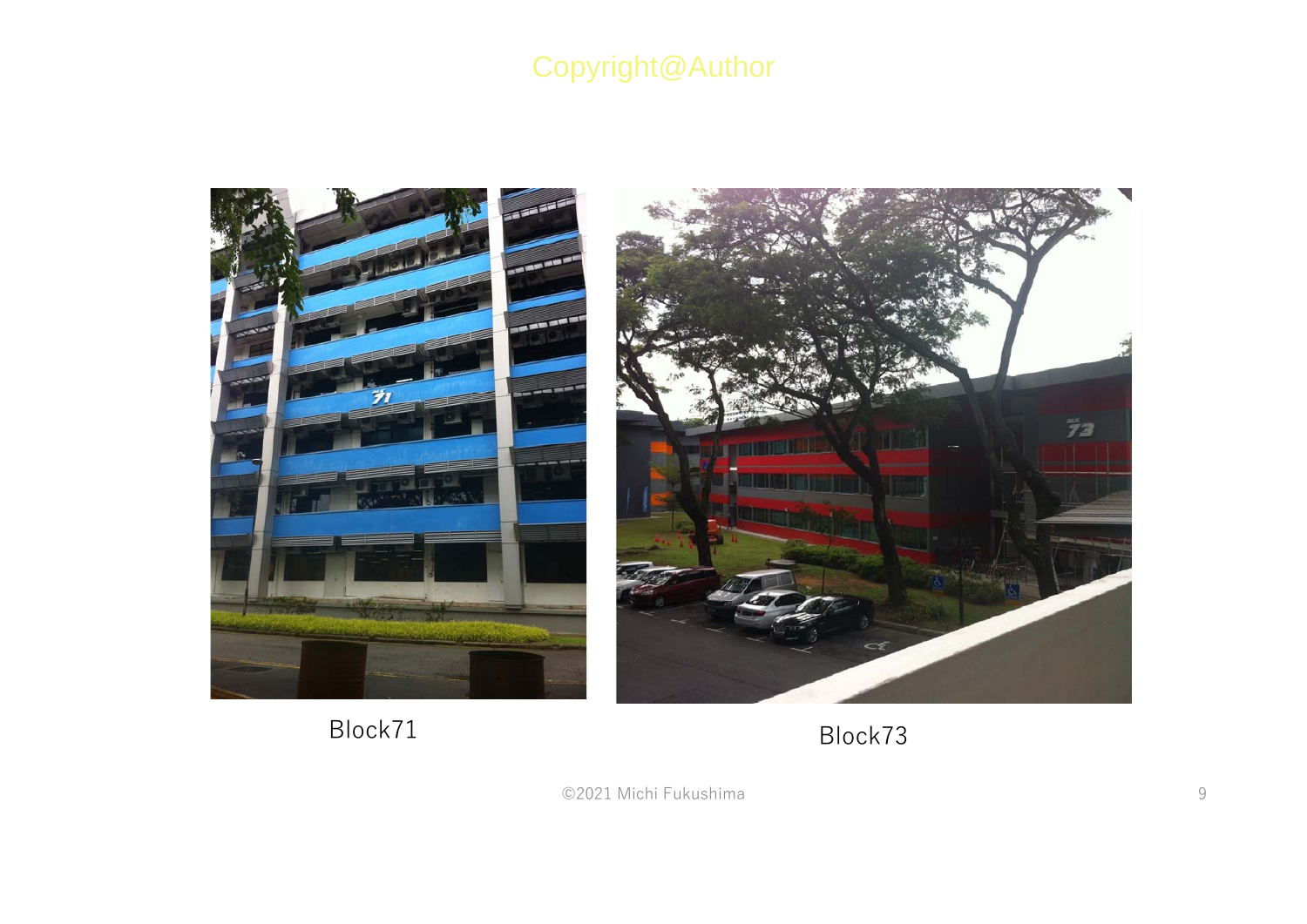#### Expansion of Block 71

- The number of prospective tenants had increased, other factories in the Ayer Rajah Industry Park changed into incubators.
	- In 2015, Block 73,79
	- In 2016, Block 75,77,81
	- The area was renamed "**JTC Launch Pad @one-north".**
- In 2018, 56,000 square meter wide was occupied. 800 startups, 50 support organizations reside.
- There are still waiting list

©2021 Michi Fukushima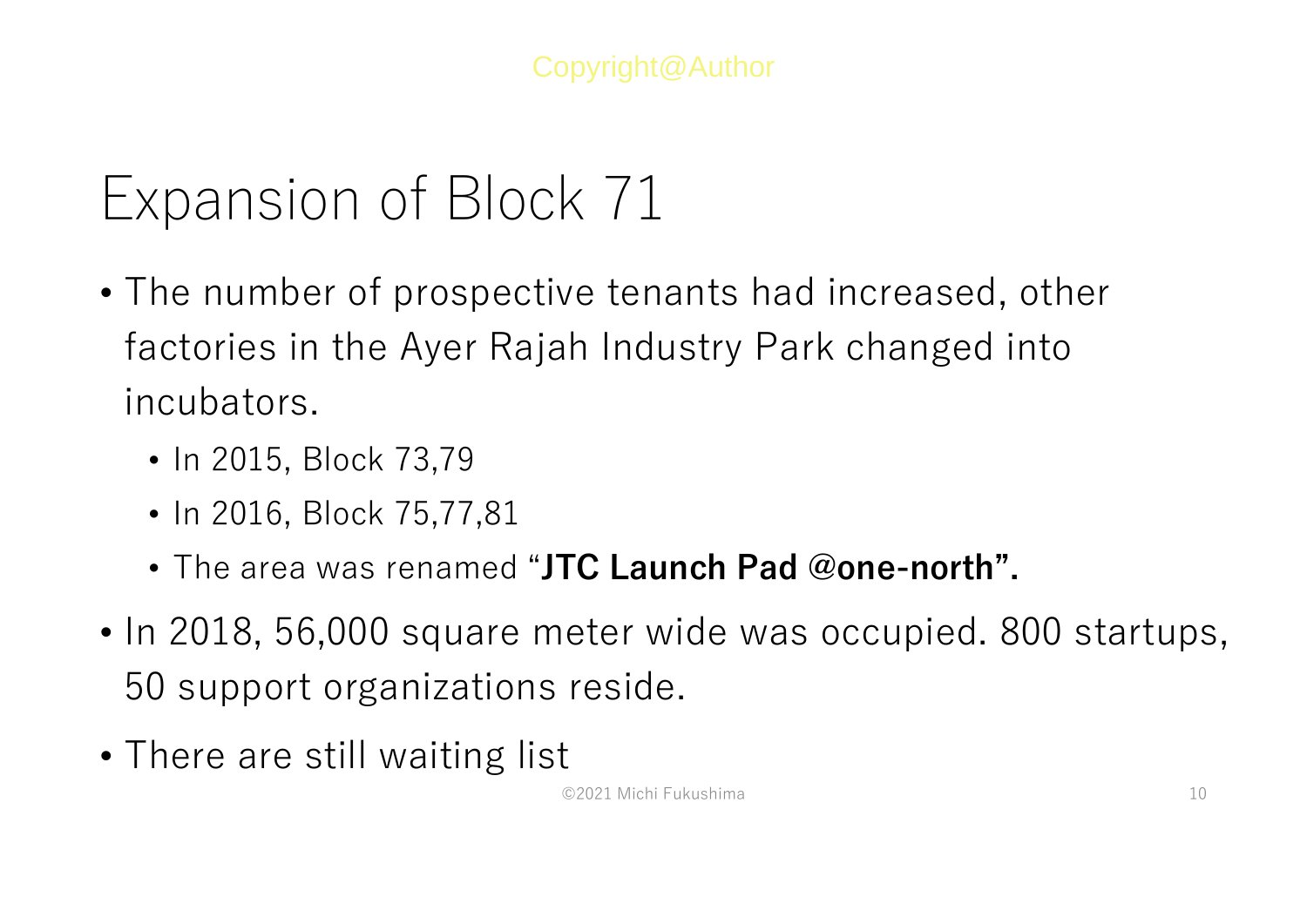### Chemical reaction

- Economist reported Block 71 as follows;
	- **"The world mostly tightly packed entrepreneur ecosystem"**.
- NOC alumni are major residents
	- 3400 students finished the program in 2020.
- Some NOC alumni have held key positions in startup enablers.
	- It was useful for founders to start and develop their businesses
- Formation of networks: **NOC mafia**.
	- NOC alumni formed networks, called NOC mafia**.**
		- Experiences gained from NOC program played a critical role to form them.
	- **The NOC mafia combine people of similar backgrounds and motivations together.**
	- **NOC mafia was the backbone of Singapore's ecosystem.**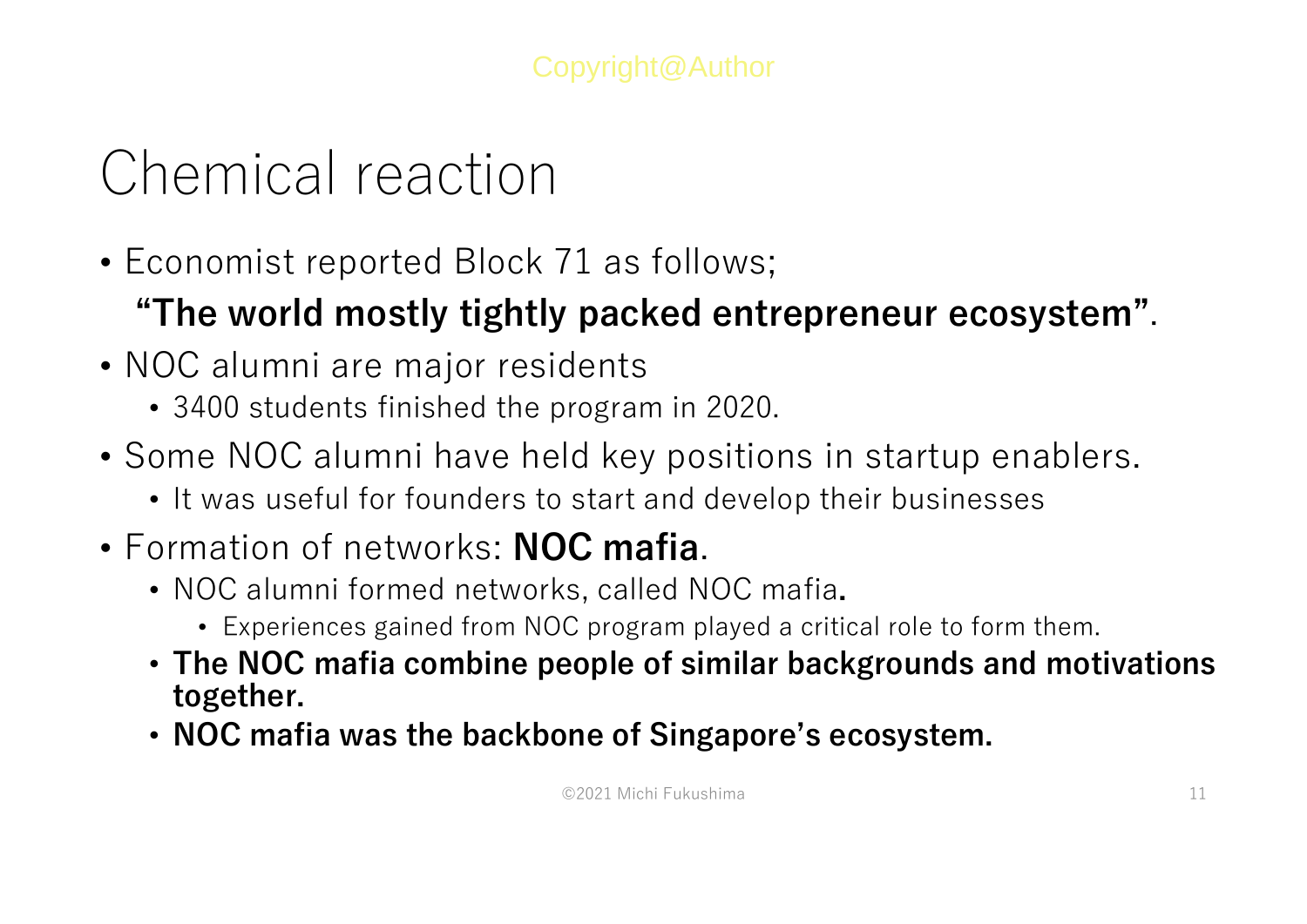#### Academic background of entrepreneurs in Block71

| University                                       | Number |
|--------------------------------------------------|--------|
| <b>NUS</b> (Singapore)                           | 254    |
| <b>Nanyang technology University (Singapore)</b> | 138    |
| <b>INSEAD(France)</b>                            | 75     |
| <b>Stanford University (US)</b>                  | 62     |
| <b>Harvard University (US)</b>                   | 22     |
| University of Cambridge (UK)                     | 21     |
| MIT(US)                                          | 17     |
| University of Sydney (Australia)                 |        |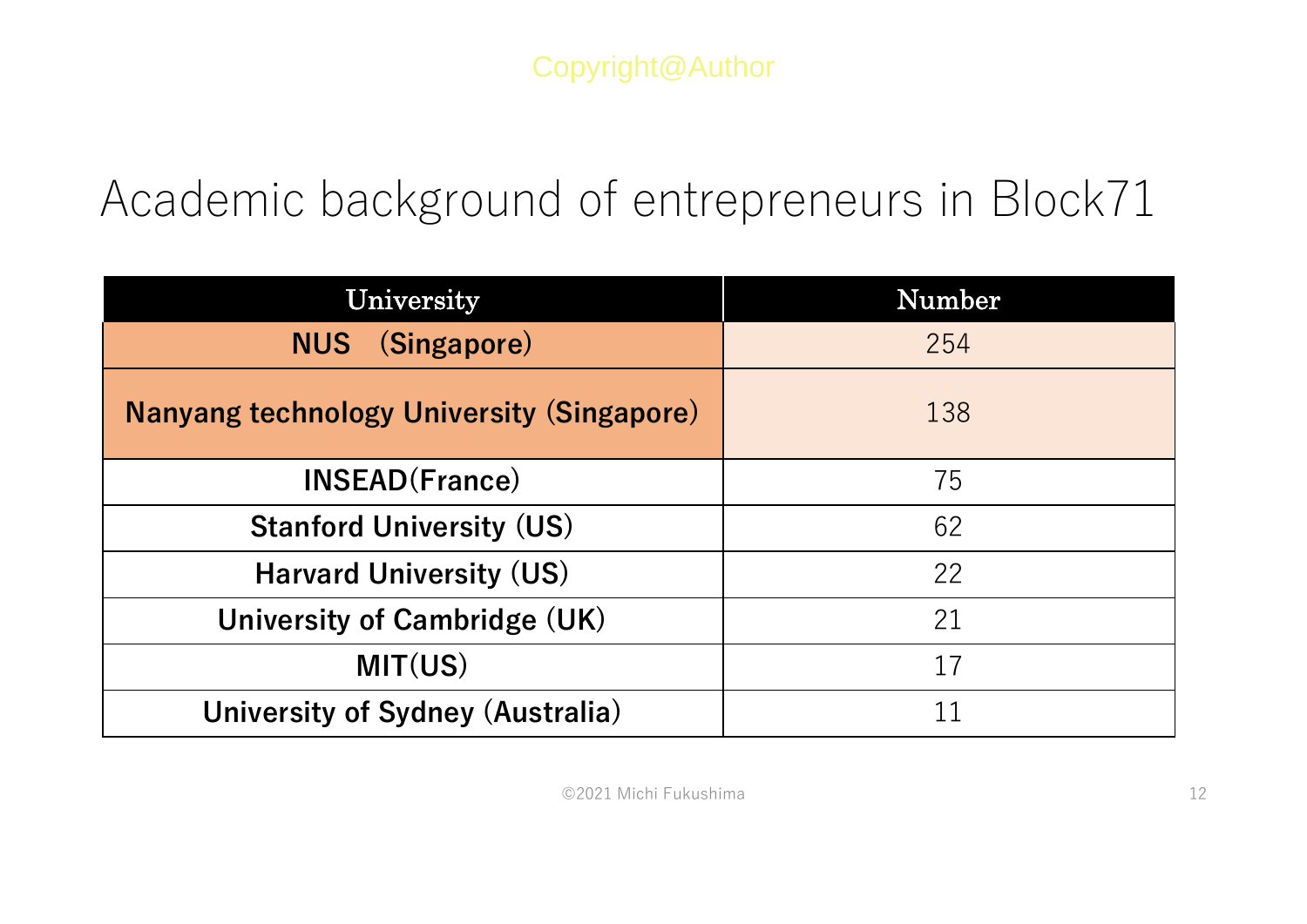#### Countries in which NUS alumni start businesses

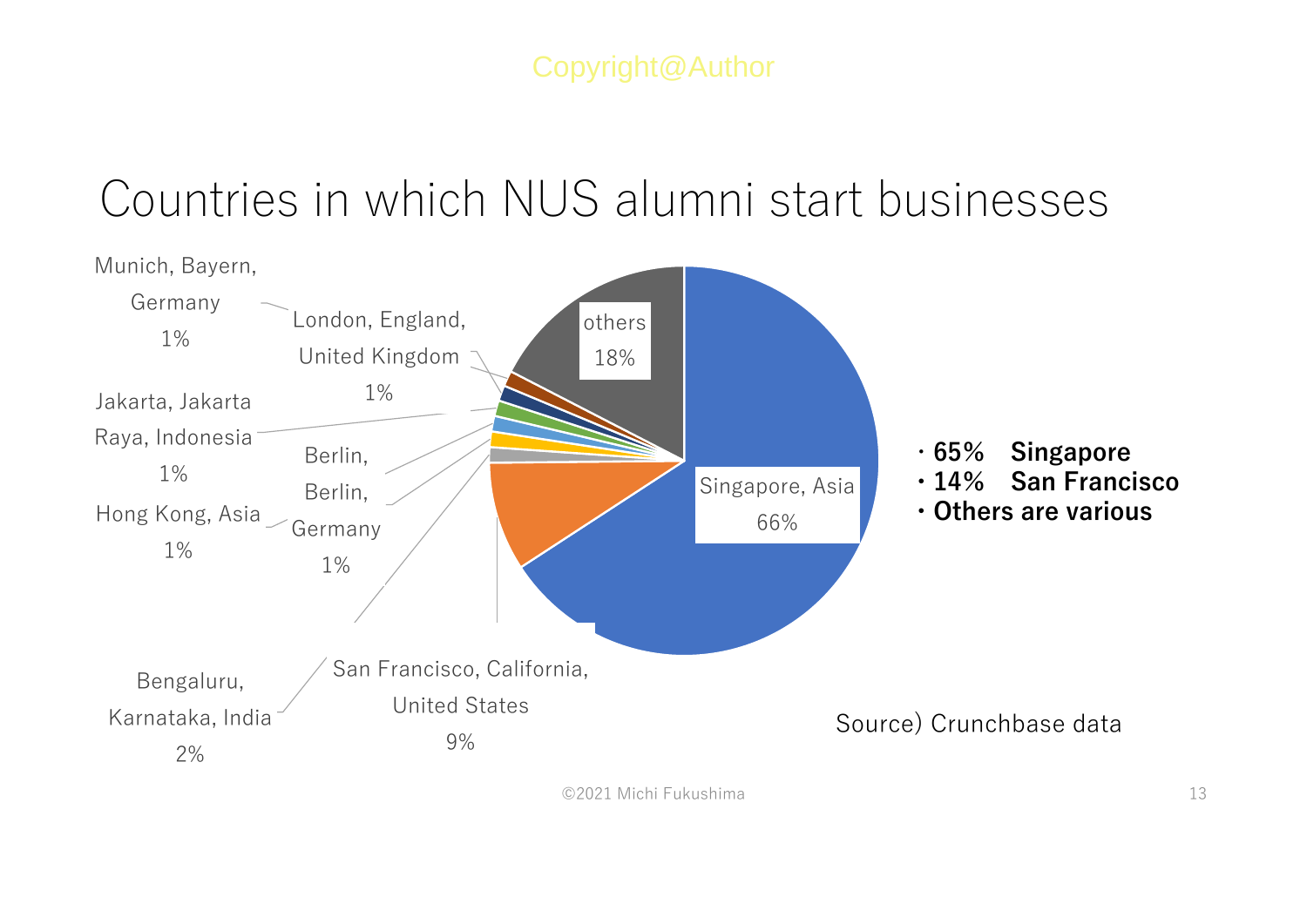## Globalization of Block 71

- As Block71 has globalized, five new branches were set up outside of Singapore.
	- 2015, Block71 opened in San Francisco branch.
	- Following Block 71 in San Francisco, Block71 Suzhou(China), Jakarta, Bandung, Yogyakarta(Indonesia) were opened.
- Entrepreneurs who are interested in starting their businesses in Singapore can visit the Block17 branch.
	- Block71 recruits global entrepreneurs through the branches.

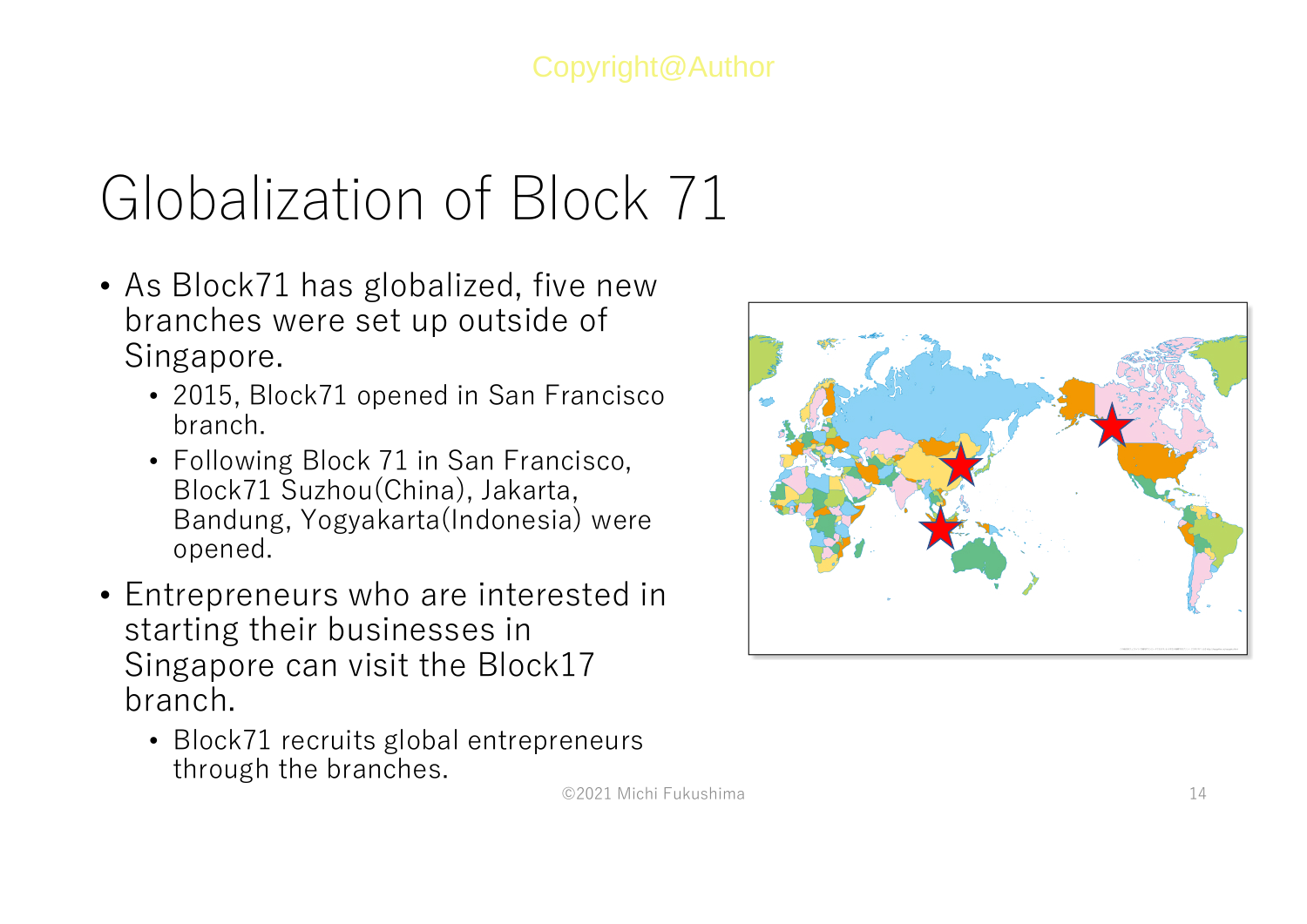#### Impact on Singapore startup communities

- External effects of Block 71 were seen in Singapore.
- **The number of coworking spaces and incubators have increased**.
	- In 2018, the number was over 100 in Singapore.
	- Including serviced offices and fitted office space solutions, there are about 180 flexible office spaces.
		- The numbers indicates that there were many entrepreneurs in Singapore.
- The number of entrepreneurs attracted to Singapore have increased.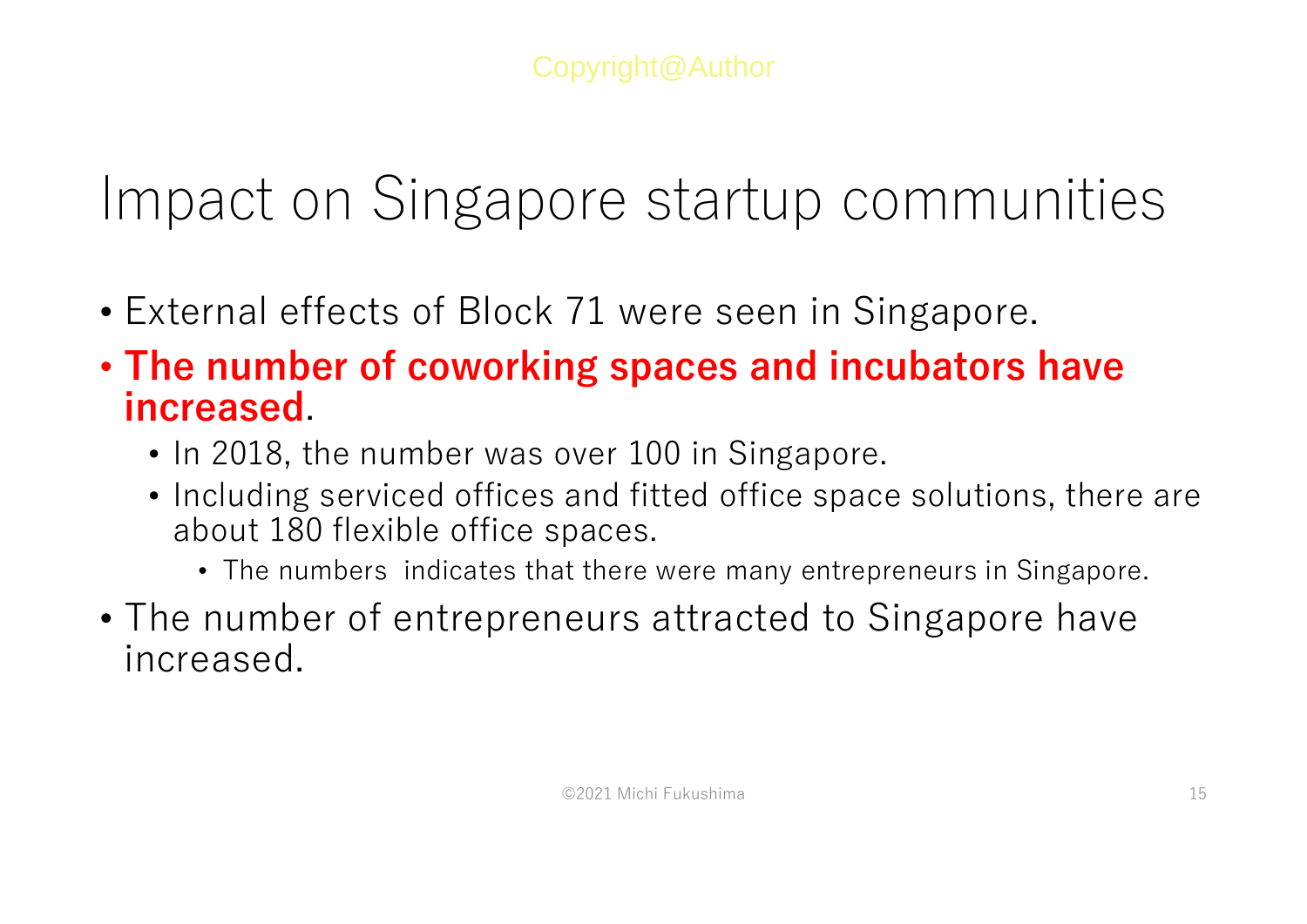#### Investment to Singapore

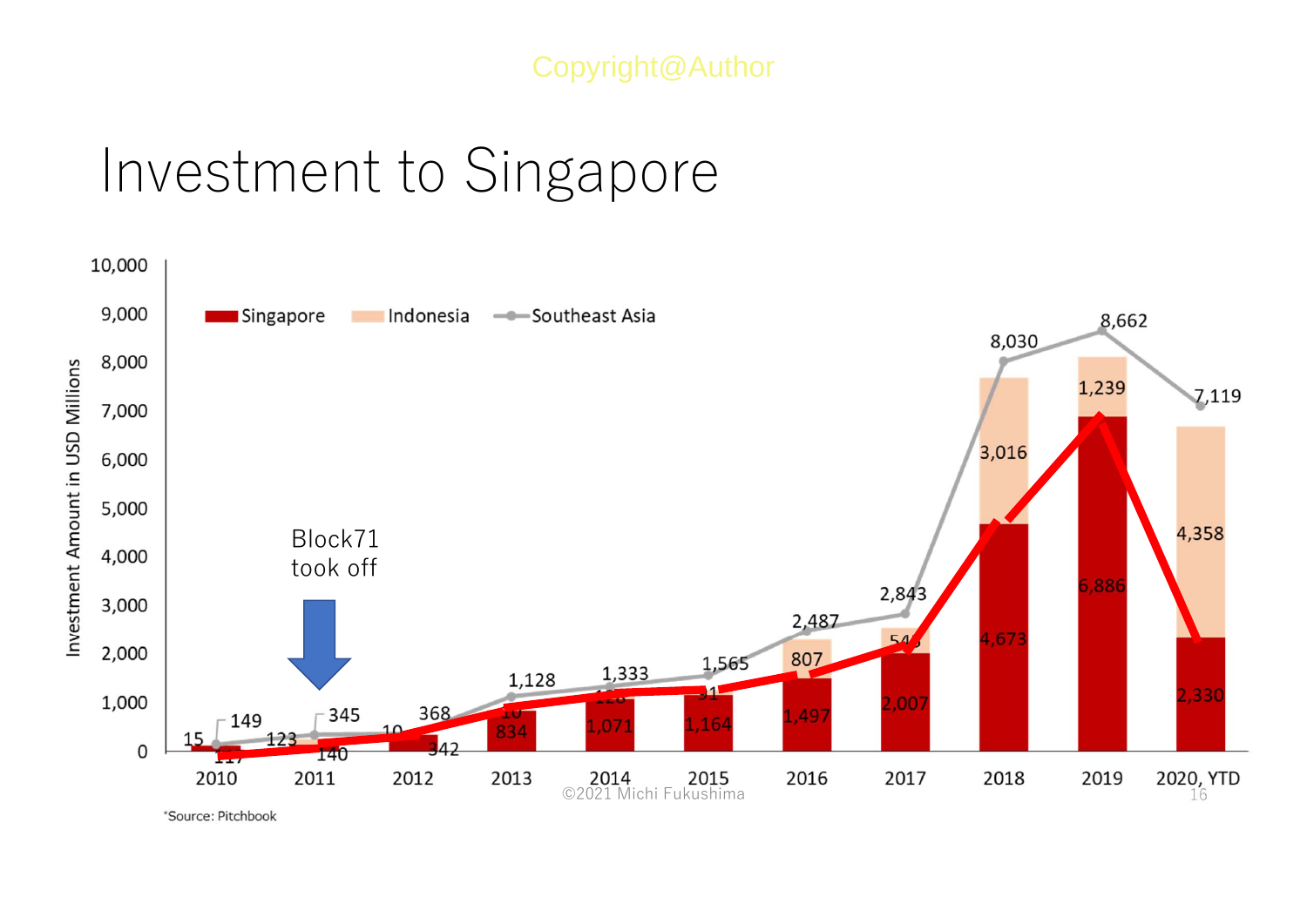What are needed in order to flourish ecosystem?

- Human resource development should precede building Science Park.
	- Science Parks without entrepreneurs can't be productive.
- It is important to convene entrepreneurs and organizations to facilitate learning between entrepreneurs across industries and sectors.
- Diversity is essential.
	- Diverse participations in the ecosystem make ecosystem rich
- Being patient is a need.
	- Keep working and continuing the program matter.